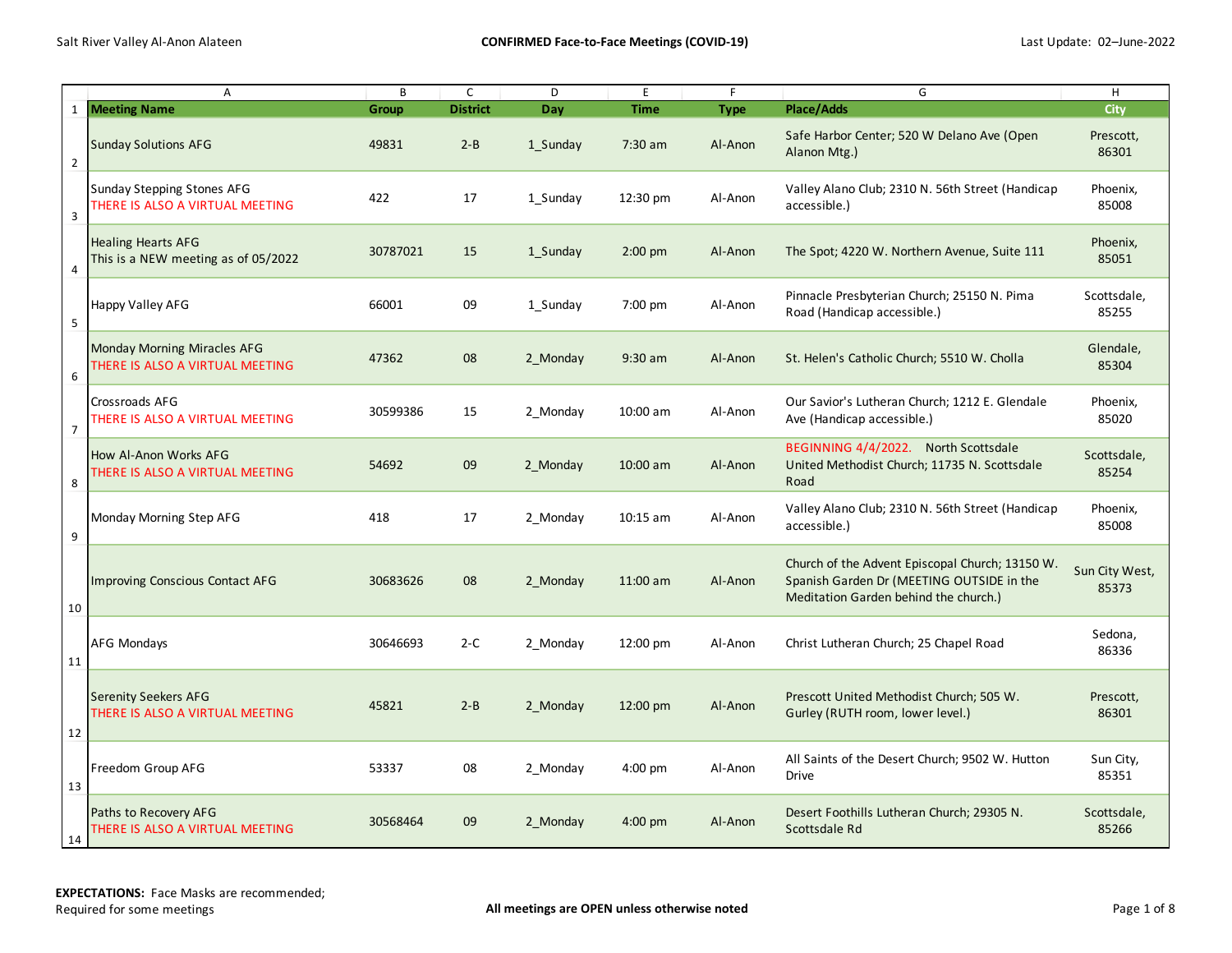|    | Α                                                                | B            | $\mathsf{C}$    | D         | E                  | F.                          | G                                                                                             | H                        |
|----|------------------------------------------------------------------|--------------|-----------------|-----------|--------------------|-----------------------------|-----------------------------------------------------------------------------------------------|--------------------------|
|    | 1 Meeting Name                                                   | <b>Group</b> | <b>District</b> | Day       | <b>Time</b>        | <b>Type</b>                 | <b>Place/Adds</b>                                                                             | <b>City</b>              |
| 15 | Tea Time AFG                                                     | 47361        | 17              | 2 Monday  | $4:00$ pm          | Al-Anon                     | Bethany Lutheran Church; 4300 N. 82nd Street                                                  | Scottsdale,<br>85251     |
| 16 | Monday Night Men's AFG                                           | 30661529     | $2-A$           | 2 Monday  | 5:30 pm            | Al-Anon<br><b>MEN ONLY</b>  | First Congregational Church; 740 N. Turquoise<br>Drive (meeting held upstairs)                | Flagstaff,<br>86001      |
| 17 | Payson Hope For Today AFG                                        | 30588389     | 09              | 2 Monday  | $6:00$ pm          | Al-Anon                     | St. Paul's Episcopal Church; 401 E. Tyler Pkwy                                                | Payson,<br>85541         |
| 18 | <b>Healing Hearts AFG</b><br>This is a NEW meeting as of 04/2022 | 30785277     | 14              | 2 Monday  | 7:00 pm            | Al-Anon                     | Estrella Mountain Church; 10485 S. Estrella<br>Parkway, Room 214 (rear of the church)         | Goodyear,<br>85338       |
| 19 | Miracle In The Hills AFG                                         | 38164        | 09              | 2 Monday  | 7:00 pm            | Al-Anon                     | Shepherd of the Hills Lutheran Church; 16150 E.<br>El Lago Blvd.                              | Fountain Hills,<br>85268 |
| 20 | Monday Night Al-Anon AFG<br>THERE IS ALSO A VIRTUAL MEETING      | 66092        | 14              | 2 Monday  | 7:00 pm            | Al-Anon                     | Banner Estrella Hospital Conference Center;<br>9201 W. Thomas Road                            | Phoenix,<br>85037        |
| 21 | <b>Stardust Beacon AFG</b>                                       | 60279        | 08              | 2 Monday  | 7:00 pm            | Al-Anon                     | Desert Palms Presbyterian Church; 13459 W.<br><b>Stardust Blvd</b>                            | Sun City West,<br>85375  |
| 22 | Thunderbird AFG                                                  | 41590        | 17              | 2 Monday  | 7:30 pm            | Al-Anon                     | Faith Lutheran Church; 801 E. Camelback<br>(Handicap accessible.)<br>FACE MASKS ARE REQUIRED. | Phoenix,<br>85014        |
| 23 | Tuesday Morning AFG                                              | 305          | 08              | 3 Tuesday | 10:00 am           | Al-Anon                     | Apostles Lutheran Church; 7020 W. Cactus Road                                                 | Peoria,<br>85381         |
| 24 | <b>Tuesday Morning ODAAT</b>                                     | 33133        | 08              | 3 Tuesday | $10:00$ am         | Al-Anon                     | North Scottsdale United Methodist Church;<br>11735 N. Scottsdale Road                         | Scottsdale,<br>85254     |
| 25 | Steps to Serenity Newcomer AFG                                   | 32790        | $2 - B$         | 3 Tuesday | 11:30 am           | Al-Anon<br><b>NEWCOMERS</b> | Prescott United Methodist Church; 505 W.<br>Gurley (RUTH room, lower level.)                  | Prescott,<br>86301       |
| 26 | Steps to Serenity AFG                                            | 32790        | $2 - B$         | 3 Tuesday | $12:00 \text{ pm}$ | Al-Anon                     | Prescott United Methodist Church; 505 W.<br>Gurley (RUTH room, lower level.)                  | Prescott,<br>86301       |
| 27 | Tuesday Noon AFG<br>THERE IS ALSO A VIRTUAL MEETING              | 42457        | $2-A$           | 3 Tuesday | $12:00 \text{ pm}$ | Al-Anon                     | Joe C. Montoya Community & Senior Center; 245<br>Thorpe Street (wheelchair accessible)        | Flagstaff,<br>86001      |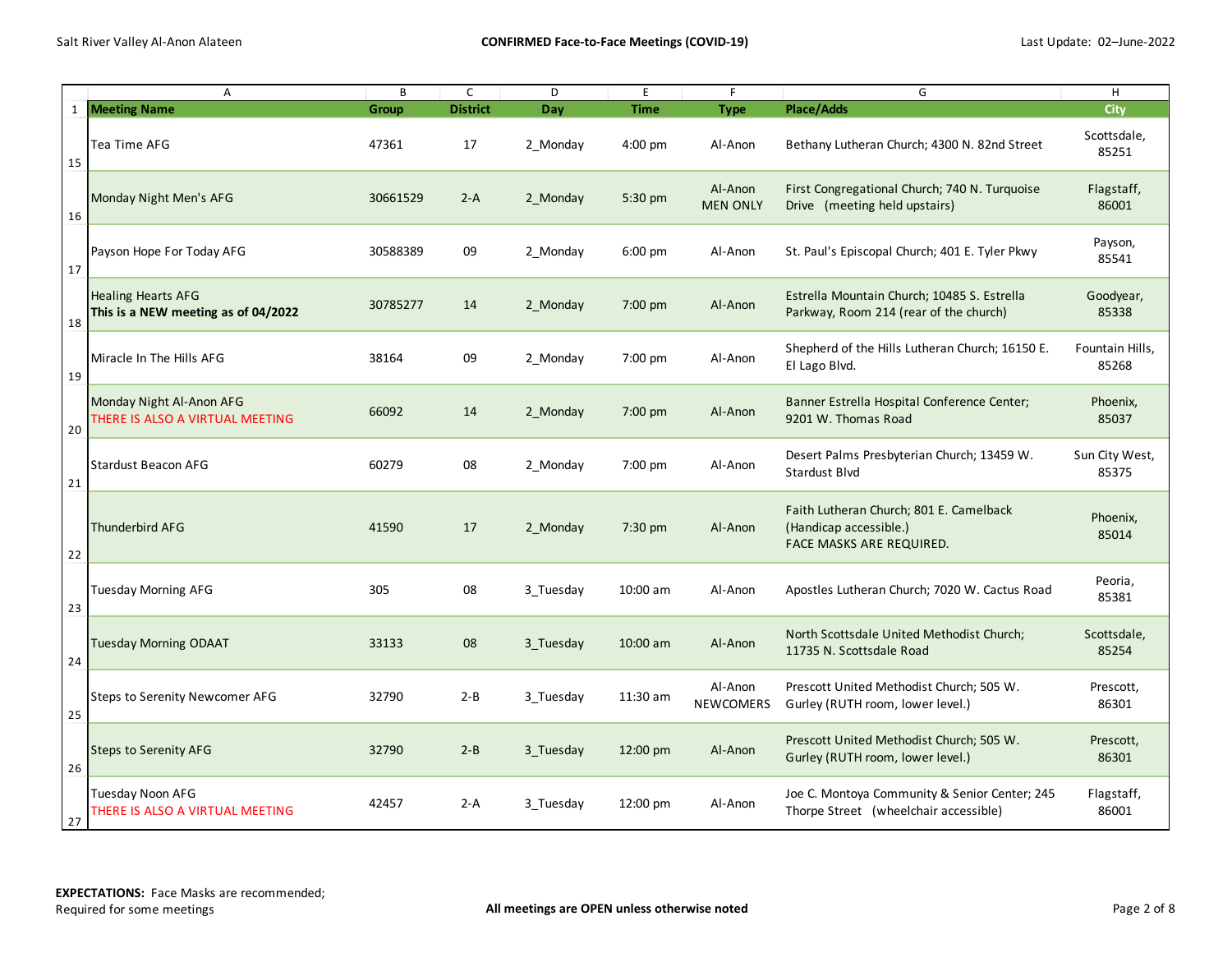|    | A                                                                                                     | B        | $\mathsf{C}$    | D         | E           | F                               | G                                                                                                                            | H                         |
|----|-------------------------------------------------------------------------------------------------------|----------|-----------------|-----------|-------------|---------------------------------|------------------------------------------------------------------------------------------------------------------------------|---------------------------|
|    | 1 Meeting Name                                                                                        | Group    | <b>District</b> | Day       | <b>Time</b> | <b>Type</b>                     | Place/Adds                                                                                                                   | <b>City</b>               |
| 28 | <b>Blueprint For Progress AFG</b>                                                                     | 30754175 | 17              | 3 Tuesday | $1:30$ pm   | Al-Anon                         | Valley Alano Club; 2310 N. 56th Street, Bldg. A                                                                              | Phoenix,<br>85008         |
| 29 | West of the Sun AFG<br>This is a MEN'S STAG meeting                                                   | 65106    | 08              | 3 Tuesday | 5:00 pm     | Al-Anon<br><b>MEN ONLY</b>      | Sun City West Christian Church; 20803 N. 151St<br>Avenue (CLOSED meeting)                                                    | Sun City West,<br>85375   |
| 30 | Courage To Change / Freedom Seekers AFG<br>THERE IS ALSO A VIRTUAL MEETING                            | 30673258 | $2 - B$         | 3 Tuesday | 5:30 pm     | Al-Anon                         | Chino Valley AA Bldg.; 318 W. Perkinsville Road,<br>Suite 9                                                                  | Chino Valley,<br>86323    |
| 31 | <b>Flagstaff ALATEEN</b>                                                                              |          | $2-A$           | 3 Tuesday | 5:30 pm     | <b>Alateen</b><br><b>CLOSED</b> | Episcopal Church of the Nativity; 423 N. Beaver<br><b>Street (Beaver and Elm streets)</b>                                    | Flagstaff,<br>86001       |
| 32 | Friends of Lois, Too AFG                                                                              | 30735412 | $2 - B$         | 3 Tuesday | 5:30 pm     | Al-Anon                         | Safe Harbor Center; 520 W. Delano Avenue<br>Currently meeting upstairs.                                                      | Prescott,<br>86301        |
| 33 | Pinetop Serenity Seekers AFG                                                                          | 67261    | 04              | 3 Tuesday | 5:30 pm     | Al-Anon                         | St. Mary of the Angels Church; 1915 S. Penrod<br>Lane                                                                        | Pinetop,<br>85935         |
| 34 | Rainbow 12 Steppers AFG                                                                               | 49678    | 08              | 3 Tuesday | 5:30 pm     | Al-Anon                         | St. Albans Episcopal Church; 357 W. Yavapai<br><b>Street</b>                                                                 | Wickenburg,<br>85390      |
| 35 | Tuesday Night AFG                                                                                     | 48388    | $2-A$           | 3 Tuesday | 5:30 pm     | Al-Anon                         | AZ North Realty; 2410 E. Route 66 (northwest<br>corner of Route 66 and 4th Street)<br>Wheelchair accessible                  | Flagstaff,<br>86001       |
| 36 | How It Works AFG<br>This is a NEW meeting as of 04/2022                                               | 30657437 | 04              | 3 Tuesday | $6:00$ pm   | Al-Anon                         | Rim Community Library; 3404 Mustang Avenue                                                                                   | Heber-Overgaard,<br>85933 |
| 37 | Working on the Solution AFG                                                                           | 503025   | 17              | 3 Tuesday | $6:00$ pm   | Al-Anon                         | Lambda Fellowship Club; 2622 N. 16th Street.<br>Access through front door on south side of<br>building. Face masks REQUIRED. | Phoenix,<br>85006         |
| 38 | Free To Be AFG                                                                                        | 30628034 | 08              | 3 Tuesday | 6:30 pm     | Al-Anon                         | American Lutheran Church of Sun City; 17200 N.<br>Del Webb Blvd.                                                             | Sun City<br>85373         |
|    | Courage to be Me ALATEEN<br>Ages 12 to 19<br>THERE IS ALSO A VIRTUAL MEETING, WITH<br>39 TUCSON GROUP | 30652902 | 17              | 3 Tuesday | $7:00$ pm   | <b>Alateen</b><br><b>CLOSED</b> | St. Stephen's Episcopal Church; 2310 N. 56th<br>Street. For More Info: Mary S.,<br>alateencoord@al-anon-az.org. 480-282-2896 | Phoenix,<br>85008         |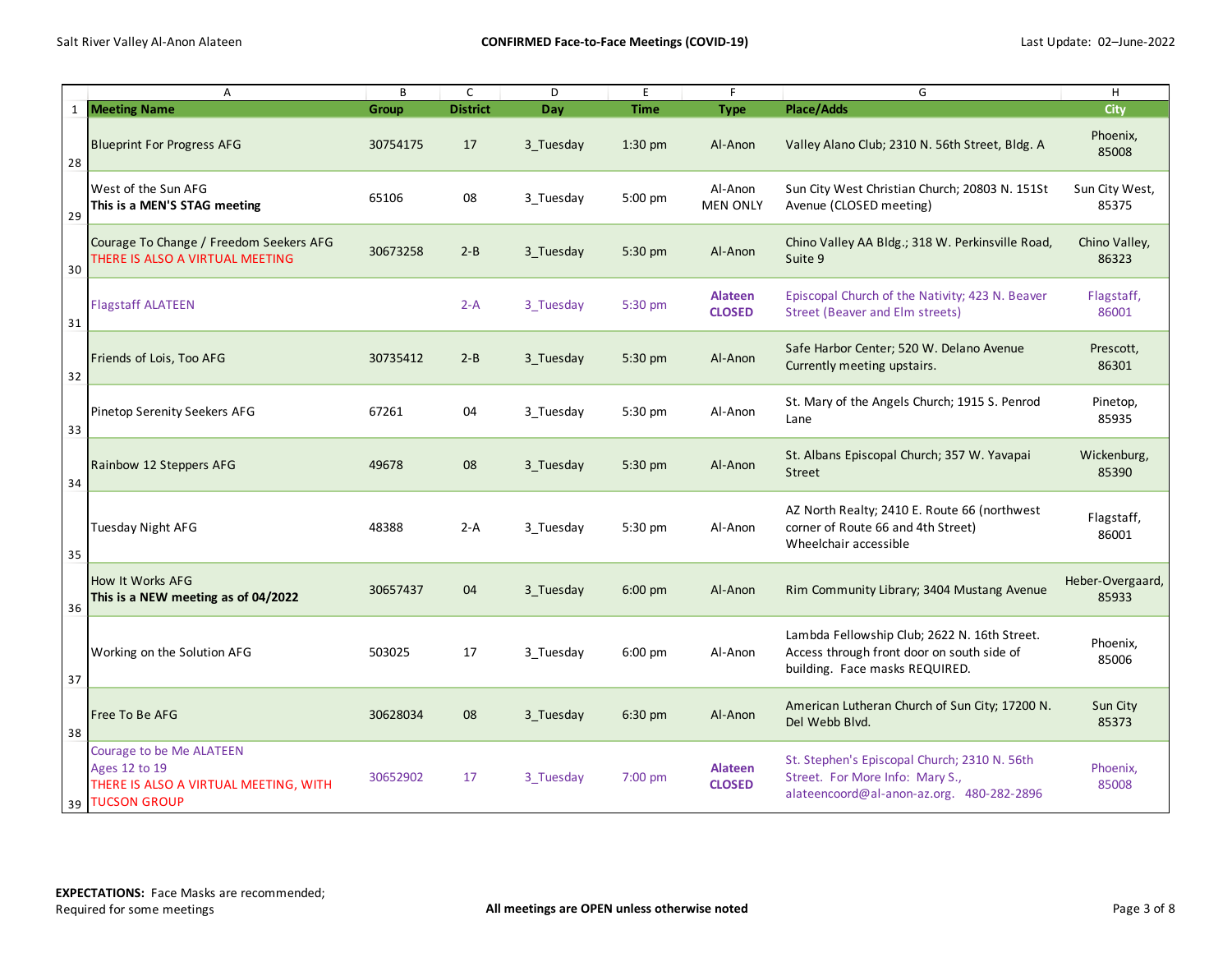|    | Α                                                                                           | B         | $\mathsf{C}$    | D           | E                 | $\mathsf F$                     | G                                                                                                                               | H                     |
|----|---------------------------------------------------------------------------------------------|-----------|-----------------|-------------|-------------------|---------------------------------|---------------------------------------------------------------------------------------------------------------------------------|-----------------------|
| 1  | <b>Meeting Name</b>                                                                         | Group     | <b>District</b> | Day         | <b>Time</b>       | <b>Type</b>                     | <b>Place/Adds</b>                                                                                                               | <b>City</b>           |
| 40 | Serenity AFG at Arrowhead<br>THERE IS ALSO A VIRTUAL MEETING                                | 62535     | 08              | 3 Tuesday   | $7:00$ pm         | Al-Anon                         | Dove of the Desert; 7201 W. Beardsley (CLOSED -<br>Alanon Members only. Handicap accessible.<br>Bldg. B, Room 9.)               | Glendale,<br>85308    |
| 41 | <b>Serenity Seekers AFG</b>                                                                 | 421       | 17              | 3 Tuesday   | 7:00 pm           | Al-Anon                         | St. Stephen's Episcopal Church, Valley Alano<br>Club; 2310 N. 56th Street                                                       | Phoenix,<br>85008     |
| 42 | Tuesday Night Relief AFG<br>THERE IS ALSO A VIRTUAL MEETING                                 | 502639    | 11              | 3 Tuesday   | $7:00 \text{ pm}$ | Al-Anon                         | Broadway Christian Church; 7335 E. Broadway<br>Road; Northwest side in the living room.                                         | Mesa,<br>85208        |
| 43 | <b>Tuesday Night Fever ALATEEN</b><br>Ages 12 to 19<br>Tucson, AZ                           | 500764    |                 | 3 Tuesday   | $7:30$ pm         | <b>Alateen</b><br><b>CLOSED</b> | Rincon Congregational Church; 122 N. Cracroft<br>Road. For More Info: Mary S.,<br>alateencoord@al-anon-az.org. 480-282-2896     | Tucson,<br>85711      |
| 44 | Sisters in the Spirit AFG<br>THERE IS ALSO A VIRTUAL MEETING                                | 30543317  | $2 - B$         | 4 Wednesday | $10:00$ am        | Al-Anon                         | Prescott United Methodist Church; 505 W.<br>Gurley (RUTH room, lower level.)                                                    | Prescott,<br>86303    |
| 45 | <b>Wednesday Morning Step Study AFG</b>                                                     | 385       | 17              | 4 Wednesday | 10:00 am          | Al-Anon                         | Valley Alano Club; 2310 N. 56th Street, Meeting<br>Room C                                                                       | Phoenix,<br>85015     |
| 46 | Hope and Recovery AFG                                                                       | 48658     | $2-C$           | 4 Wednesday | $10:45$ am        | Al-Anon                         | Verde Valley Alano Club; 1309 E. Cherry Street                                                                                  | Cottonwood,<br>86326  |
| 47 | Recovery Today AFG<br>THERE IS ALSO A VIRTUAL MEETING                                       | 61970     | 15              | 4 Wednesday | 11:00 am          | Al-Anon                         | Light and Life Church; 15229 N. 39th Avenue                                                                                     | Phoenix,<br>85053     |
| 48 | <b>Star Valley AFG</b>                                                                      | 30531092  | 09              | 4 Wednesday | $1:00$ pm         | Al-Anon                         | Rim View Community Church; 4180 E. AZ<br>Highway 260                                                                            | Star Valley,<br>85541 |
| 49 | Mustard Seed AFG                                                                            | 370       | 15              | 4 Wednesday | $1:30$ pm         | Al-Anon                         | Trinity United Methodist Church; 3104 W.<br>Glendale Avenue                                                                     | Phoenix,<br>85051     |
| 50 | 12 x 12 Step Study AFG<br>THERE IS ALSO A VIRTUAL MEETING                                   | 43965     | $2-A$           | 4 Wednesday | 5:30 pm           | Al-Anon                         | Church of the Nativity of the Blessed Virgin<br>Mary; 16 W. Cherry Ave. (wheelchair<br>accessible)                              | Flagstaff,<br>86001   |
| 51 | Courage To Change AFG<br>Camp Verde, AZ                                                     | 30766563  | $2-C$           | 4 Wednesday | 5:30 pm           | Al-Anon                         | Camp Verde Old High School; 435 S. Main Street,<br>Room 204                                                                     | Camp Verde,<br>86322  |
| 52 | Courage to Change AFG<br><b>TEMPORARY ADDRESS CHANGE FOR JUNE &amp;</b><br><b>JULY ONLY</b> | 305735529 | 15              | 4 Wednesday | $6:00 \text{ pm}$ | Al-Anon                         | Cross of Christ Lutheran Church; 39808 N.<br>Gavilan Peak Pkwy<br>For June & July ONLY: Palmcroft Church; 3715<br>W. Anthem Way | Anthem,<br>85086      |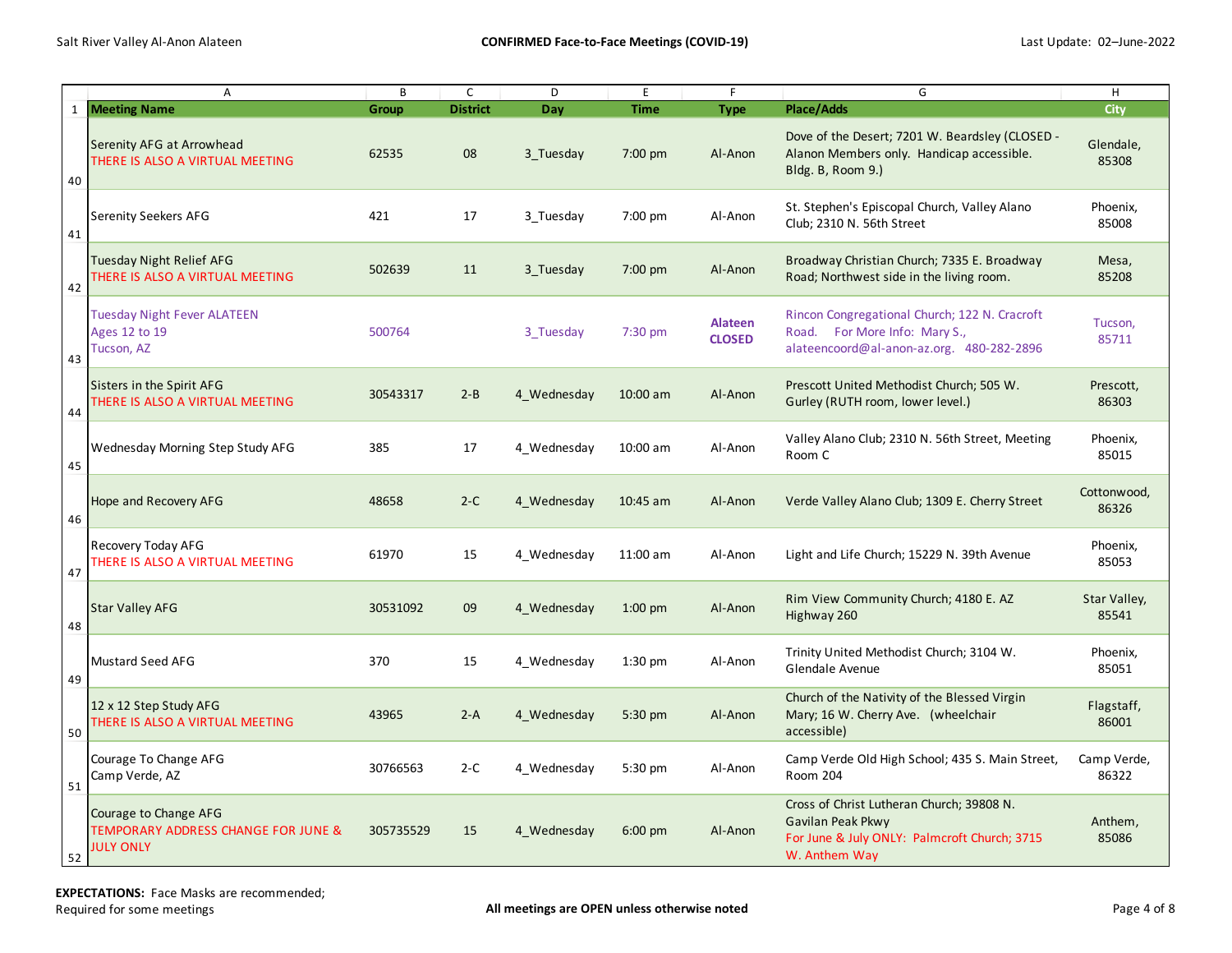|    | $\overline{A}$                                                             | B        | $\mathsf{C}$    | D           | E           | F                               | G                                                                                                    | H                       |
|----|----------------------------------------------------------------------------|----------|-----------------|-------------|-------------|---------------------------------|------------------------------------------------------------------------------------------------------|-------------------------|
| 1  | <b>Meeting Name</b>                                                        | Group    | <b>District</b> | Day         | <b>Time</b> | <b>Type</b>                     | <b>Place/Adds</b>                                                                                    | City                    |
| 53 | Sierra Vista ALATEEN Now<br>Ages 10 to 19                                  | 30639907 |                 | 4 Wednesday | $6:00$ pm   | <b>Alateen</b><br><b>CLOSED</b> | 5049 S. Highway 92 For More Info: Mary S.,<br>alateencoord@al-anon-az.org 480-282-2896               | Sierra Vista,<br>85650  |
| 54 | Cope & Hope AFG<br>THIS MEETING USED TO BE HELD IN PHOENIX                 | 30729566 | 13              | 4 Wednesday | 7:00 pm     | Al-Anon<br><b>WOMEN ONLY</b>    | Fair Lane Business Park; 3208 S. Fair Lane                                                           | Tempe,<br>85282         |
| 55 | <b>Stepping Stones to Serenity AFG</b><br>THERE IS ALSO A VIRTUAL MEETING  | 63422    | 15              | 4 Wednesday | 7:00 pm     | Al-Anon                         | Shadow Rock Church; 12861 N. 8th Avenue                                                              | Phoenix,<br>85029       |
| 56 | <b>West of the Sun AFG</b>                                                 | 65106    | 08              | 4 Wednesday | $7:00$ pm   | Al-Anon                         | Sun City West Christian Church; 20803 N. 151St<br>Avenue                                             | Sun City West,<br>85375 |
| 57 | Ocotillo Men's Stag<br>THERE IS ALSO A VIRTUAL MEETING                     | 62489    | 15              | 4 Wednesday | 7:30 pm     | Al-Anon<br><b>MEN ONLY</b>      | First United Methodist Church; 5510 N. Central<br>Avenue, Room 116<br>(CLOSED - Alanon men only.)    | Phoenix,<br>85012       |
| 58 | <b>Crossroads AFG</b><br>THERE IS ALSO A VIRTUAL MEETING                   | 30599386 | 15              | 5 Thursday  | 10:00 am    | Al-Anon                         | Our Savior's Lutheran Church; 1212 E. Glendale<br>Avenue (Handicap accessible.)                      | Phoenix,<br>85020       |
| 59 | New Attitudes AFG                                                          | 31084    | 08              | 5 Thursday  | 10:00 am    | Al-Anon                         | Advent Episcopal Church; 13150 W. Spanish<br>Garden Drive                                            | Sun City West,<br>85375 |
| 60 | Sisters in Recovery AFG<br>This is a WOMEN'S meeting                       | 30634158 | $2 - B$         | 5 Thursday  | 10:00 am    | Al-Anon<br><b>WOMEN ONLY</b>    | Prescott United Methodist Church; 505 W.<br>Gurley Street (SIMON Room, lower level)                  | Prescott,<br>86301      |
| 61 | Thursday Hope for Today AFG<br>THERE IS ALSO A VIRTUAL MEETING             | 30606739 | 09              | 5 Thursday  | 10:00 am    | Al-Anon                         | Pinnacle Presbyterian Church; 25150 N. Pima<br>Road                                                  | Scottsdale,<br>85255    |
| 62 | New Life AFG                                                               | 65951    | 14              | 5 Thursday  | 12:00 pm    | Al-Anon                         | Vineyard Church; 255 N. Litchfield Road<br>Contacts: Bev C. (623-399-3193);<br>Bob K. (719-964-7115) | Goodyear,<br>85338      |
| 63 | Thursday Noon One Day At A Time AFG<br>THERE IS ALSO A VIRTUAL MEETING     | 406      | $2 - B$         | 5 Thursday  | 12:00 pm    | Al-Anon                         | Prescott United Methodist Church; 505 W.<br>Gurley Street (SIMON Room, lower level)                  | Prescott,<br>86301      |
| 64 | Courage to Change / Freedom Seekers AFG<br>THERE IS ALSO A VIRTUAL MEETING | 30673258 | $2 - B$         | 5 Thursday  | 5:30 pm     | Al-Anon                         | Chino Valley AA Bldg.; 318 W. Perkinsville Road,<br>Suite 9                                          | Chino Valley,<br>86323  |
| 65 | Courage To Change AFG<br>White Mountains District 4                        | 30633838 | 04              | 5 Thursday  | $6:00$ pm   | Al-Anon                         | White Mountain United Methodist Church; 261<br>N. 5th Street                                         | Show Low,<br>85901      |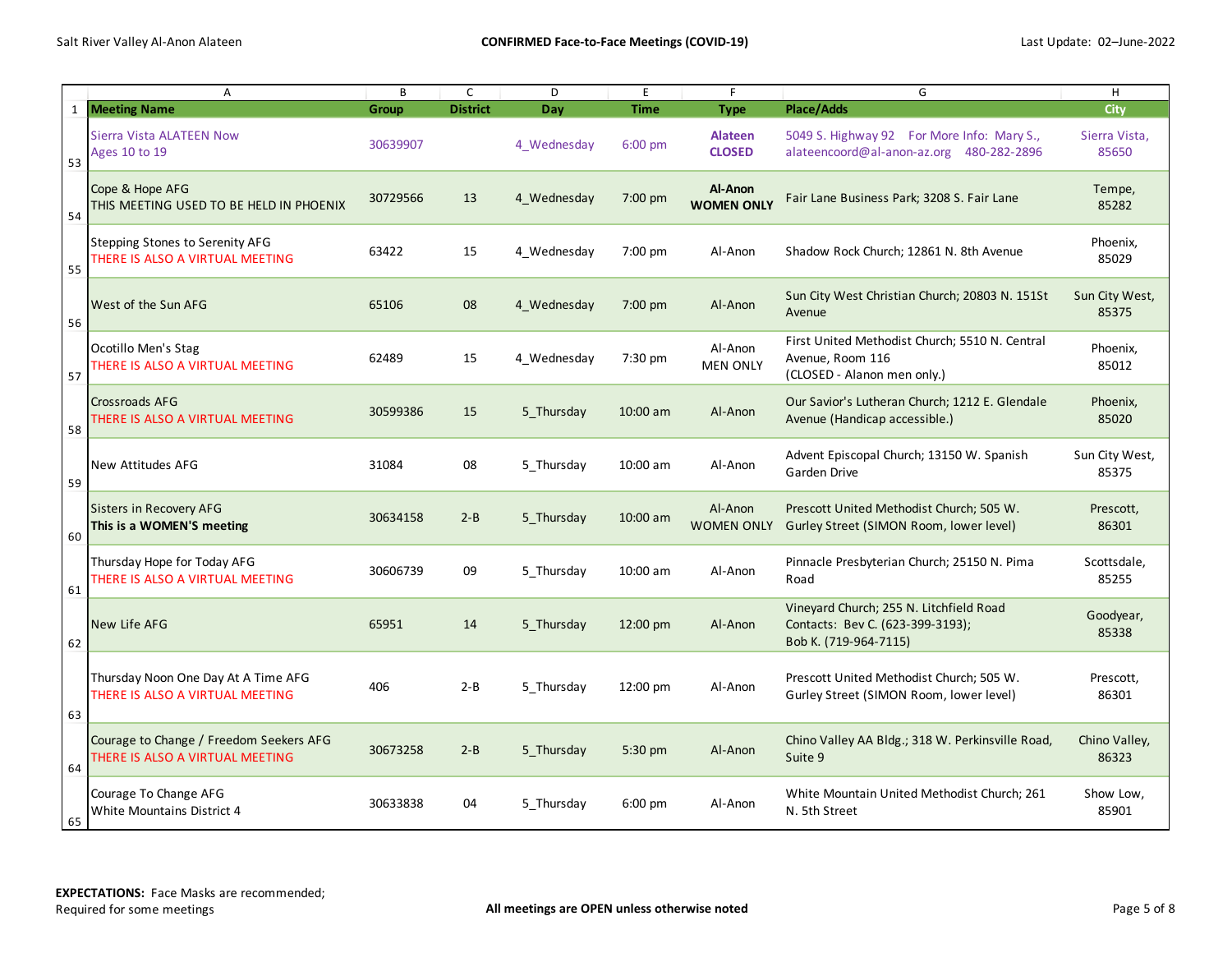|    | A                                                                                  | B            | $\mathsf C$     | D          | E           | F                               | G                                                                                                                                           | H                       |
|----|------------------------------------------------------------------------------------|--------------|-----------------|------------|-------------|---------------------------------|---------------------------------------------------------------------------------------------------------------------------------------------|-------------------------|
|    | 1 Meeting Name                                                                     | <b>Group</b> | <b>District</b> | Day        | <b>Time</b> | <b>Type</b>                     | Place/Adds                                                                                                                                  | <b>City</b>             |
| 66 | Just For Today AFG                                                                 | 30507957     | 04              | 5 Thursday | $6:00$ pm   | Al-Anon                         | Our Lady Of The Snow Church; 1655 S. Main<br><b>Street</b>                                                                                  | Snowflake,<br>85937     |
| 67 | Principles Above Personalities<br>THERE IS ALSO A VIRTUAL MEETING                  | 30511210     | 15              | 5 Thursday | $6:00$ pm   | Al-Anon                         | Church of the Beatitudes; 555 W. Glendale<br>Avenue                                                                                         | Phoenix,<br>85021       |
| 68 | Circle of Hope Beginners' Meeting                                                  | 30779538     | 15              | 5 Thursday | 6:16 pm     | Al-Anon                         | Shadow Rock UCC; 12861 N. 8th Avenue                                                                                                        | Phoenix,<br>85029       |
| 69 | Living in Gratitude AFG<br>THERE IS ALSO A VIRTUAL MEETING                         | 30522293     | 15              | 5_Thursday | 7:00 pm     | Al-Anon                         | Foothills Christian Church; 3951 W. Happy Valley<br>Road                                                                                    | Glendale,<br>85310      |
| 70 | New River Serenity AFG                                                             | 66286        | 15              | 5 Thursday | $7:00$ pm   | Al-Anon                         | Desert Hills Community Church; 34835 N. 7th<br>Street (New River)                                                                           | Phoenix,<br>85086       |
| 71 | <b>Westside Winners AFG</b>                                                        | 24461        | 08              | 5 Thursday | 7:00 pm     | Al-Anon                         | Apostles Lutheran Church; 7020 W. Cactus Road<br>Covid face masks are REQUIRED.                                                             | Peoria,<br>85381        |
| 72 | <b>White Mountain ALATEEN</b><br>Ages 10 - 18<br><b>White Mountains District 4</b> | 30776189     | 04              | 5 Thursday | $7:00$ pm   | Alateen<br><b>CLOSED</b>        | White Mountain United Methodist Church; 261<br>N. 5th Street                                                                                | Show Low,<br>85901      |
| 73 | 1st Things 1st ALATEEN<br>Ages 9 to 19                                             | 53030        |                 | 5 Thursday | 7:30 pm     | <b>Alateen</b><br><b>CLOSED</b> | Mission del Sol Presbyterian Church; 1565 E.<br>Warner Street, Room 206 For More Info: Mary<br>S., alateencoord@al-anon-az.org 480-282-2896 | Tempe,<br>85284         |
| 74 | <b>Harmony AFG</b>                                                                 | 30636227     | 09              | 5 Thursday | 7:30 pm     | Al-Anon                         | La Casa de Cristo Lutheran Church; 6300 E. Bell<br>Road, Classroom D (Handicap accessible by<br>elevator. COVID MASK REQUIRED.)             | Scottsdale,<br>85254    |
| 75 | <b>Crossroads AFG</b><br>THERE IS ALSO A VIRTUAL MEETING                           | 30599386     | 15              | 6 Friday   | 10:00 am    | Al-Anon                         | Our Savior's Lutheran Church; 1212 E. Glendale<br>Avenue (Handicap accessible.)                                                             | Phoenix,<br>85020       |
| 76 | 2Gether We Can Make It                                                             | 30624452     | 08              | 6 Friday   | $11:00$ am  | Al-Anon                         | Advent Episcopal Church; 13150 W. Spanish<br>Garden Drive. Currently studying the book,<br>"Reaching For Personal Freedom"                  | Sun City West,<br>85375 |
| 77 | New Way of Living AFG<br>THERE IS ALSO A VIRTUAL MEETING                           | 54853        | 08              | 6 Friday   | 12:00 pm    | Al-Anon                         | Hope Chapel; 17417 N. 63rd Avenue                                                                                                           | Glendale,<br>85308      |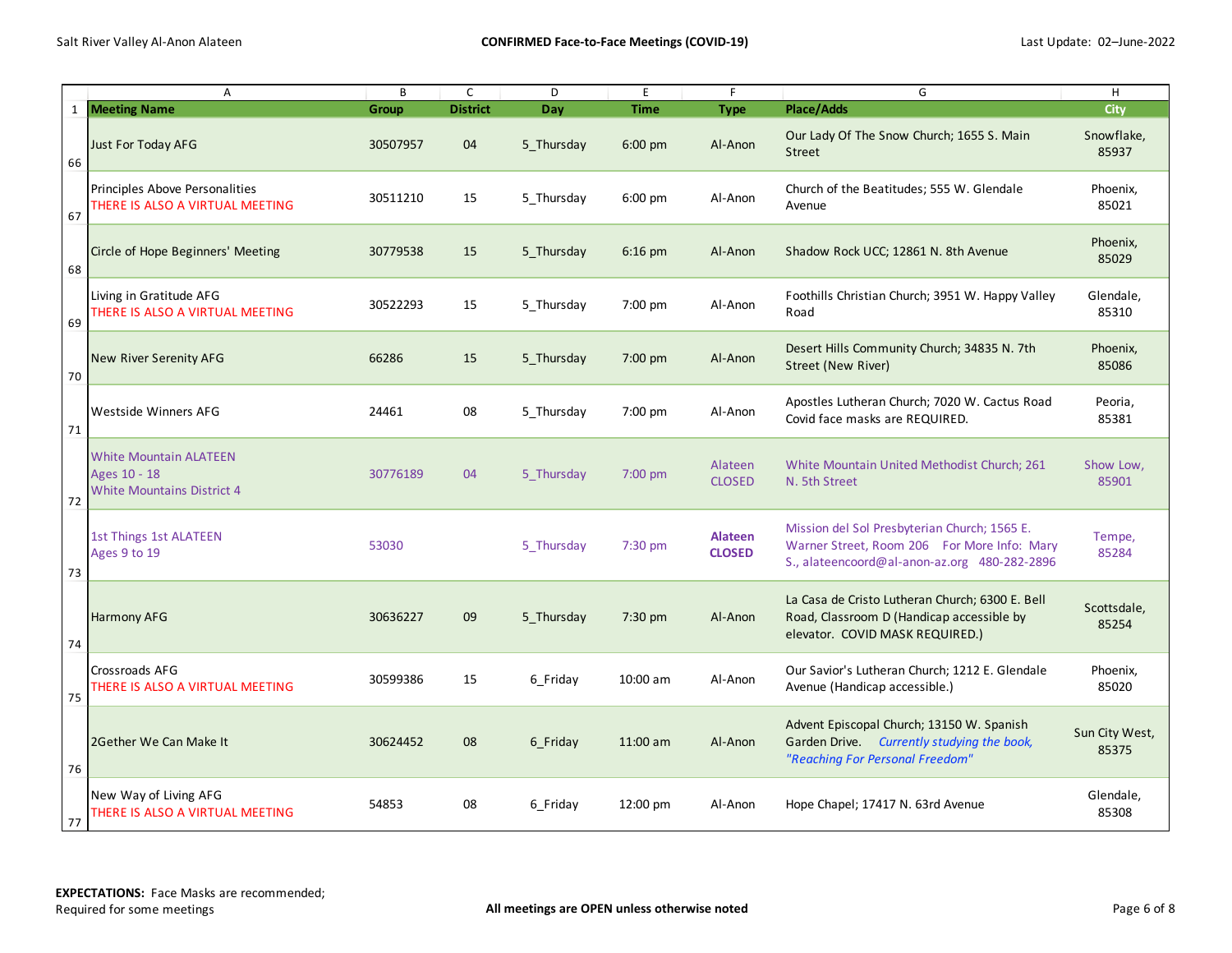|              | A                                                                    | B        | $\mathsf{C}$    | D          | E           | F.                              | G                                                                                                                         | H                        |
|--------------|----------------------------------------------------------------------|----------|-----------------|------------|-------------|---------------------------------|---------------------------------------------------------------------------------------------------------------------------|--------------------------|
| $\mathbf{1}$ | <b>Meeting Name</b>                                                  | Group    | <b>District</b> | Day        | <b>Time</b> | <b>Type</b>                     | <b>Place/Adds</b>                                                                                                         | <b>City</b>              |
| 78           | Parents Focus Group                                                  | 30584449 | $2 - B$         | 6 Friday   | $4:30$ pm   | Al-Anon                         | Prescott United Methodist Church; 505 W.<br>Gurley Street (SIMON Room, lower level)                                       | Prescott,<br>86301       |
| 79           | Freedom Seekers AFG                                                  | 502740   | $2-A$           | 6 Friday   | 5:30 pm     | Al-Anon                         | AZ North Realty; 2410 E. Route 66 (northwest<br>corner of Route 66 and 4th Street)<br>Wheelchair accessible               | Flagstaff,<br>86001      |
| 80           | <b>Bubbles ALATEEN</b><br>Ages 12 to 19                              | 30765842 |                 | 6 Friday   | $7:00$ pm   | <b>Alateen</b><br><b>CLOSED</b> | Memorial Presbyterian Church; 4141 E. Thomas<br>Road For More Info: Mary S., alateencoord@al-<br>anon-az.org 480-282-2896 | Phoenix,<br>85018        |
| 81           | Miracle on 84th Street AFG                                           | 30644089 | 09              | 6 Friday   | 7:00 pm     | Al-Anon                         | St. Patrick Catholic Community; 10815 N. 84th<br><b>Street</b>                                                            | Scottsdale,<br>85260     |
| 82           | West Valley Recovery AFG                                             | 30556860 | 08              | 6 Friday   | 7:30 pm     | Al-Anon                         | Northwest Church of Christ; 5110 W. Union Hills<br>Drive (Handicap accessible)                                            | Glendale,<br>85304       |
| 83           | Saturday Adult Children AFG<br>THERE IS ALSO A VIRTUAL MEETING       | 67109    | $2-A$           | 7 Saturday | $8:00$ am   | Al-Anon<br><b>ACA</b>           | Flagstaff Federated Community Church; 400 W.<br>Aspen Ave. (Aspen and Sitgreaves streets)                                 | Flagstaff,<br>86001      |
| 84           | Paulden AFG                                                          | 30719881 | $2 - B$         | 7 Saturday | 8:30 am     | Al-Anon                         | Paulden Alano Club; 6675 N. Hwy 89.<br>East side of US-89, north of Mile Marker 334,<br>south of Buffalo Road             | Paulden,<br>86323        |
| 85           | Wake Up with Al-Anon                                                 | 24010    | 15              | 7 Saturday | 8:30 am     | Al-Anon                         | Crossroads East; 1845 E. Ocotillo (Handicap<br>accessible.)                                                               | Phoenix,<br>85016        |
| 86           | Early Saturday Morning AFG<br>THERE IS ALSO A VIRTUAL MEETING        | 39281    | 17              | 7 Saturday | $8:45$ am   | Al-Anon                         | Valley Alano Club; 2310 N. 56th Street<br>Meeting in the COTTAGE, not the main building                                   | Phoenix,<br>85008        |
| 87           | One Day At A Time AFG<br>(previously named Saturday Star Valley AFG) | 30716530 | 09              | 7 Saturday | $9:00$ am   | Al-Anon                         | Overcomer's Church; 100 Roundup Road                                                                                      | Payson,<br>85541         |
| 88           | Serenity in the Hills AFG<br>THERE IS ALSO A VIRTUAL MEETING         | 65950    | 09              | 7 Saturday | $9:15$ am   | Al-Anon                         | Shepherd of the Hills Lutheran Church; 16150 E.<br>El Lago Blvd.                                                          | Fountain Hills,<br>85268 |
| 89           | Courage to be Me Adult Child                                         | 64137    | 08              | 7 Saturday | 10:00 am    | Al-Anon<br><b>ACA</b>           | Salvation Army Facility; 17420 Avenue of Arts                                                                             | Surprise,<br>85378       |
| 90           | Lighten Up AFG<br>THERE IS ALSO A VIRTUAL MEETING                    | 30521525 | 15              | 7 Saturday | 10:00 am    | Al-Anon                         | Mission Bell United Methodist Church; 4645 W.<br>Bell Road, in the Fellowship Hall                                        | Glendale,<br>85308       |